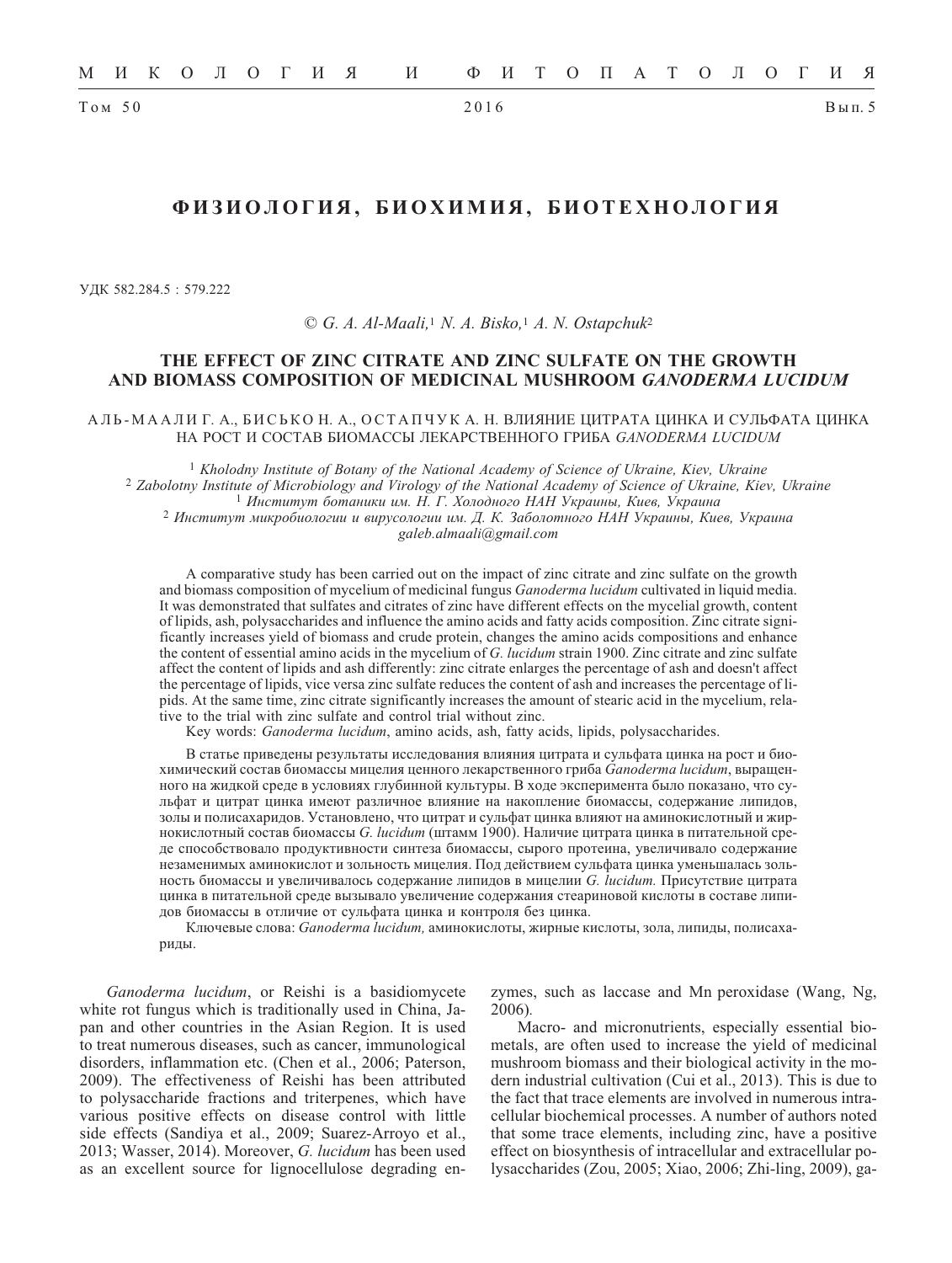noderic acid (Xu et al., 2013, 2014) and amino acids composition (Zou, 2005) in some medicinal mushrooms. It should be noted the special role of zinc in many key metabolic pathways, including synthesis of amino acids, metabolism of RNA and DNA, signal transduction, and gene expression. Zinc is the only metal which appears in all enzyme classes.

The aim of our research was to study the influence of zinc citrate and zinc sulfate on the growth and biomass composition of medicinal mushroom *G. lucidum.*

### **Materials and Methods**

**Strain and cultural conditions.** The studied strain of *G. lucidum* 1900 was obtained from Culture Collection of Mushrooms from M. G. Kholodny Institute of Botany, National Academy of Sciences of Ukraine, Kyiv (Buchalo et al., 2011). Zinc citrate was obtained from Institute nanobiotechnologies and resource conservation of Ukraine, Kyiv.

In this study we used glucose-peptone-yeast extract medium (GPY) with a following composition of (g/L): glucose — 25, peptone — 3, yeast extract — 3,  $K_2HPO_4$  — 1, KH<sub>2</sub>PO<sub>4</sub> – 1, MgSO<sub>4</sub>  $\times$  7H<sub>2</sub>O – 0.25, distilled water — 1000 ml, pH 6.5. Various concentrations of zinc citrate or zinc sulfate, containing equivalent compositions of metal, were added to media. Control medium did not contain zinc. Mycelium of this strain was grown in a submerged culture on a rotary shaker (120 rpm) at 26 °C and in 250 ml Erlenmeyer flasks, containing 50 ml of liquid media. The biomass was harvested after 9 days of cultivation in the liquid medium. Inoculum obtained under similar conditions in 5 days. We used 5 ml of inoculum for inoculation flasks with liquid medium.

**Determination of dry weight and content of total nitrogen, crude protein, lipids, total carbohydrates, endopolysaccharides and ash.** The biomass was harvested after 9 days of cultivation in the liquid medium, filtered, washed, dried to a constant weight at 105 °C and weighted. Total nitrogen content  $(N<sub>total</sub>)$  in the mycelium determined by Kjeldahl method, crude protein content was determined as  $N_{\text{total}} \times 6.25$  (AOAC, 1995). The ash was obtained by the standard method (AOAC, 1995). Lipids were extracted from undried mycelium by a modified method of Bligh and Dyer (Manirakiza et al., 2001). Amount of total carbohydrates was calculated, using the following formula:  $M_c$ =  $= M_b - (M_{cp} + M_1 + M_a)$ , where  $M_c$  — weight of total carbohydrates,  $M_b$  — weight of biomass,  $M_{cp}$  — weight of crude protein,  $M_1$  — weight of lipids,  $M_a$ — weight of ash,  $g/L$ .

Endopolysaccharides were extracted by the standard method (Mizuno et al., 1999). Number of endopolysaccharides was determined by gravimetric method after drying them at  $105^{\circ}$ C.

**Amino acid detection method.** Amino acid composition was analysed by high-performance liquid chromatography after derivatization with 9-fluorenylmethyloxycarbonyl chloride and o-phthalic anhydride.

Sample preparation: 0.1 g of the mycelium was placed in vial and 2 mL of 6N HCl were added. Hydrolysis was carried out for 24 hours at 110 °C. 0.5 mL of hydrolyzate obtained from centrifugation was evaporated and washed by distilled water 3 times. After evaporation, the extract was dissolved with 0.5 mL of distilled water and filtrated with 0.2 μm regenerated cellulose filter membrane. Obtainment of fluorescent derivative was carried out by an automatic programmed procedure before the samples were inserted in chromatography column.

The conditions for detection of amino acids were as follows: high-performance liquid chromatograph Agilent 1200 (Agilent technologies, USA); chromatography column: Zorbax AAA,  $150 \text{ mm} \times 4.6 \text{ mm} \times 3 \text{ µm}$ ; Mobile phase A:  $40 \text{ mM Na}_2\text{HPO}_4$ , pH 7.8; B — acetonitrile : methanol : water  $(45:45:10, v/v/v)$ ; temperature of column thermostat is 40 °C. Detection of derivatized amino acids was implemented, using fluorescence detector. Identification of amino acids was performed by comparing the retention times with a mix of standard amino acids (Agilent 5061-3334) (Henderson et al., 2000; Jámbor, Molnár-Perl, 2009a, 2009b).

**Fatty acids detection method.** The methyl ethers of fatty acids were obtained by a standard method (Christie, 1989). The methyl ethers of fatty acids were determined by gas chromatography-mass spectrometry (GC/MS) Agilent 6890N/5973 inert. chromatography column: HP-5MS,  $30m \times 0.25$  mm  $\times 0.25$  µm.

Chromatographic conditions: the carrier gas was helium at a flow rate of 1 mL/min. The injector was kept at 250 °C. The temperature gradient was 150—250 °C, at the rate of 40 C/min.

Mass spectrum conditions: ion source: electron ionization (EI); electric energy: 70 eV, chromatogram was obtained by SCAN mode in the range of 40—700 *m*/*z*. The identification of the components of the studied samples was performed, using the library of mass spectra NIST 02 and standard mix of methyl esters of fatty acids (Supelco, USA). Amount of each fatty acid was calculated as a percentage of total fatty acids.

**Statistical analysis.** Values are mean of three independent experiments done in triplicate and are expressed as mean  $\pm$  errors. Data were statistically analyzed by t test using OriginPro 8.5.1, Origin-Lab Corporation, USA. Differences between means at 5  $\%$  ( $p$  < 0.05) level were considered to be significant.

#### **Results and Discussion**

**Effect of different concentration of zinc citrate and zinc sulfate.** Previously, we studied the effect of citrate and sulfate of different metals (iron, copper, manganese and zinc) on mycelial growth of *G. lucidum* 1900. Analysis of the results of this study showed that only zinc citrate significantly affected on increment of biomass of studied strain. Also, in this phase of our research we studied the effect of different concentrations of zinc (citrate and sulfate form) on the growth of mycelium. The results obtained indicate the concentration of 1 mg/L of  $\text{Zn}^{2+}$  (citrate form) was optimal for mycelial biomass synthesis (Fig. 1). Thus, mycelium of *G. lucidum* 1900 on GPY-zinc citrate medium with concentration of 1 mg/L of  $Zn^{2+}$  increased the biomass by 28.3 % relative to the control medium. Whereas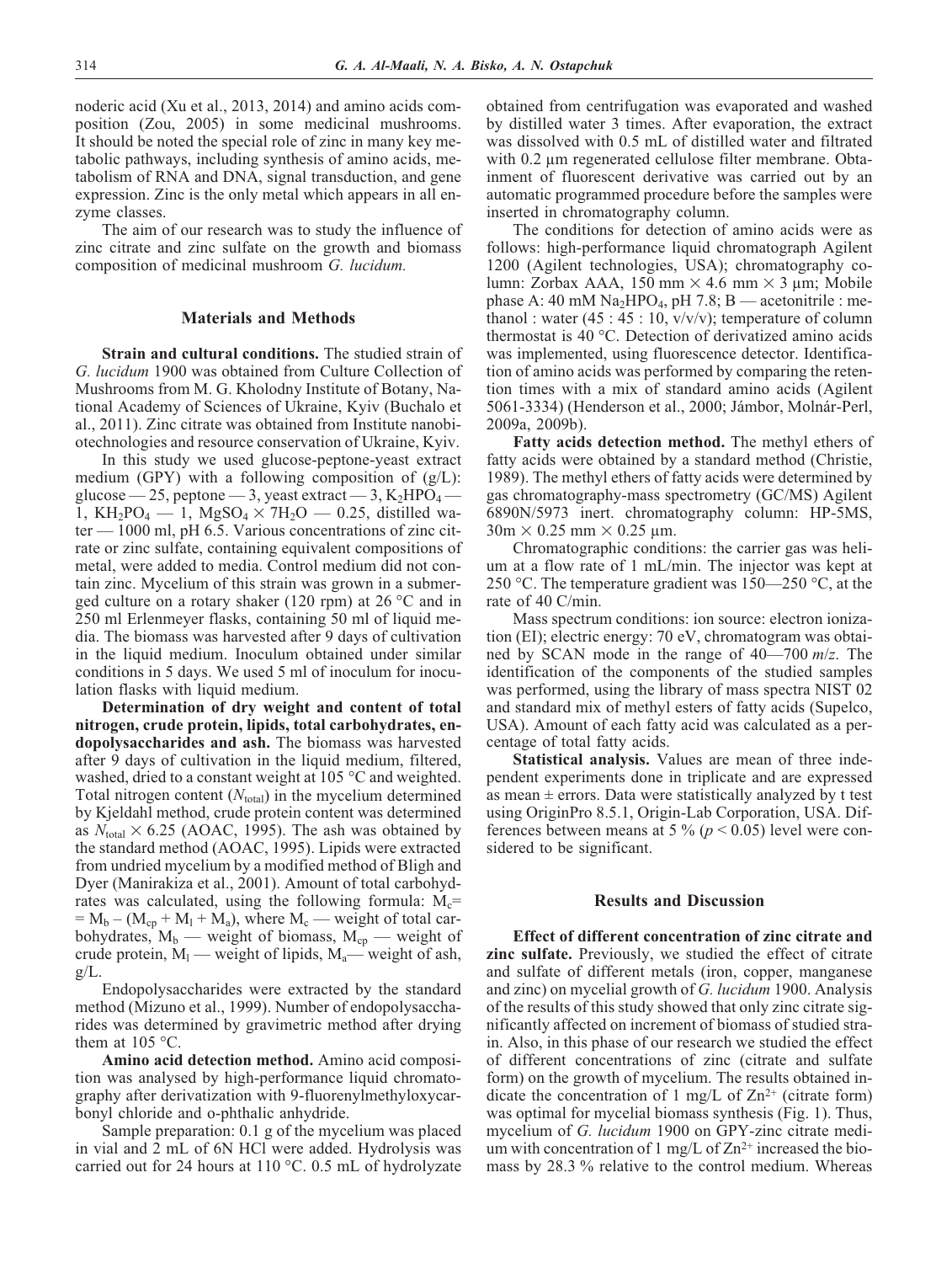

Fig. 1. The influence of zinc citrate (*1*) and zinc sulfate (*2*) on the synthesis of biomass of *Ganoderma lucidum* on GPY medium.

the amount of biomass harvested from the GPY-zinc sulfate medium (with concentration of 1 mg/L of  $\text{Zn}^{2+}$ ) was the same as in the control medium without zinc. So, this concentration of zinc (1 mg/L) was chosen for further study, which compared the effects of zinc sulfate and zinc citrate on the growth of mycelium *G. lucidum* 1900.

**Biochemical composition of mycelium.** Analysis of the main components of the biomass showed the following changes. Zinc citrate and zinc sulfate equally affected the content of crude protein in the mycelium. In both cases, crude protein content in mycelium was growing by approximately 5 % relative to the control medium without zinc (Table 1). It is likely, this effect is due to the action of zinc ions.

Zinc citrate and zinc sulfate equally reduced the total amount of carbohydrate approximately by 4.5 %, relative to the control medium (Table 1). And in both case, the fraction of endopolysaccharides was reduced in relationship to the control trial. So, their content in mycelium decreased 1.5 times on GPY-zinc citrate medium and 1.2 times on GPY-zinc sulfate medium relative to the control medium. Noted, that Zhi-ling reported that zinc sulfate  $(0.1 - 0.2 \%)$  significantly increase the contents of extracellular polysaccharide of *G. lucidum* (Zhi-ling, 2009).

Instead, adding zinc citrate to the culture medium had no affect on the total lipid content in mycelium relative to

the control medium without zinc. At the same time, the presence of zinc sulfate  $(Zn^{2+} 1 mg/L)$  on the GPY medium increased the total content of lipids in the mycelium (approximately twice relative to control medium without zinc and relative to medium with zinc citrate).

Most dramatic is the effect of sulfate and zinc citrate on the amount of ash in the mycelium. So, the percentage of ash in *G. lucidum* mycelium on GPY-zinc sulfate medium decreased relative to the control medium by nearly 1.55. In contrast, addition of zinc citrate to the GPY medium increased percentage of ash in the mycelium *G. lucidum*.

So, zinc citrate and zinc sulfate have the same positive effect on crude protein and carbohydrate content of *G. lucidum* 1900 biomass. But they affect the content of lipids and ash differently: zinc citrate enlarges the percentage of ash and doesn't affect the percentage of lipids, vice versa zinc sulfate reduces the content of ash and increases the percentage of lipids.

**Productivity.** It should be noted, that given the significant growth of biomass in the case of zinc citrate, productivity of crude protein (gram per liter of used substrates) is raised by 49.7 % in relationship to the control medium (Fig. 2), as opposed to productivity of crude protein on the GPY-zinc sulfate medium, which is increased by 20 % (Fig. 3). Productivity of carbohydrates (gram per liter of used substrates) on GPY-zinc citrate medium is increased by 19 % relative to the control medium (Fig. 2), whereas on GPY-zinc sulfate medium we do not observe statistically significant changes in this productivity (Fig. 3). But in both cases, as with zinc citrate and zinc sulfate, we observed significant reduction of the productivity of endopolysaccharides synthesis.

Although, zinc citrate has a positive effect on the yield of lipids (productivity is increased by approximately 31 %), zinc sulfate behaved more effectively. Thus, the productivity of lipids on the GPY-zinc sulfate medium is increased by 94.5 %.

**Amino acids content.** Amino acids composition of the mycelium depends on the occurrence of zinc citrate or zinc

Table 1

| Parameters                                                                                                                                                                                                                                                                                              | Control medium                                                                                                                | GPY-zinc citrate<br>medium                                                                                                | GPY-zinc sulfate<br>medium                                                                                                 |
|---------------------------------------------------------------------------------------------------------------------------------------------------------------------------------------------------------------------------------------------------------------------------------------------------------|-------------------------------------------------------------------------------------------------------------------------------|---------------------------------------------------------------------------------------------------------------------------|----------------------------------------------------------------------------------------------------------------------------|
| Biomass, $g/L$<br>Increase of mycelial biomass relatively<br>to control medium, %<br>Crude protein, $g/L$<br>Crude protein, % biomass<br>Total carbohydrates, g/L<br>Total carbohydrates, % biomass<br>Endopolysaccharides, g/L<br>Endopolysaccharides, % biomass<br>Lipids, $g/L$<br>Lipids, % biomass | $7.79 \pm 0.23$<br>$\Omega$<br>$2.00 \pm 0.01$<br>25.67<br>5.17<br>66.35<br>$0.63 \pm 0.04$<br>8.04<br>$0.13 \pm 0.02$<br>2.1 | $9.99 \pm 0.23$<br>28.34<br>$2.96 \pm 0.07$<br>29.6<br>6.17<br>61.81<br>$0.53 \pm 0.02$<br>5.28<br>$0.21 \pm 0.01$<br>2.1 | $8.14 \pm 0.64$<br>4.53<br>$2.38 \pm 0.03$<br>30.06<br>4.93<br>62.12<br>$0.54 \pm 0.02$<br>6.78<br>$0.32 \pm 0.04$<br>4.03 |
| Ash, $g/L$                                                                                                                                                                                                                                                                                              | $0.46 \pm 0.02$                                                                                                               | $0.65 \pm 0.05$                                                                                                           | $0.30 \pm 0.02$                                                                                                            |
| Ash, % biomass                                                                                                                                                                                                                                                                                          | 5.88                                                                                                                          | 6.49                                                                                                                      | 3.79                                                                                                                       |

**The influence of zinc citrate and zinc sulfate on the biomass production and biochemical parameters of** *Ganoderma lucidum* **on GPY medium**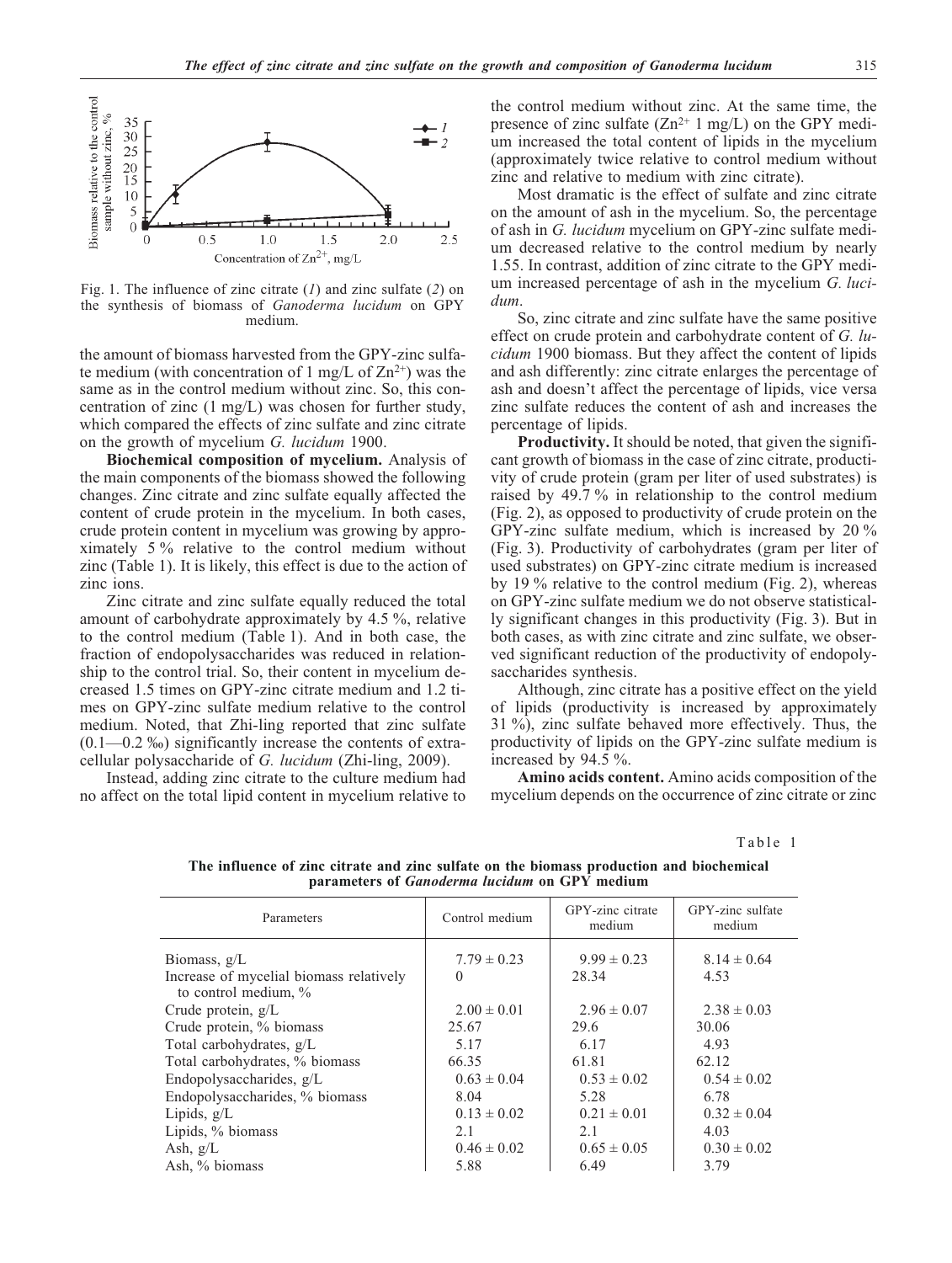

Fig. 2. Productivity of biomass and some biochemical compounds of *Ganoderma lucidum* 1900 during cultivation on GPY-zinc citrate medium relative to the control trial.





Fig. 3. Productivity of biomass and some biochemical compounds of *Ganoderma lucidum* 1900 during cultivation on GPY-zinc sulfate medium relative to the control trial.

 $-$  biomass,  $2$  — crude protein,  $3$  — total carbohydrates,  $4$  endopolysaccharides, *5* — lipids, *6* — ash.

sulfate in the medium. It is necessary to note, that zinc citrate and zinc sulfate modified amino acid composition of the mycelium differently. Both compounds have the same effect on the amount of L-serine. Thus the amount of L-serine in mycelium on GPY-zinc sulfate medium is decreased 1.2 times and on GPY-zinc citrate medium 1.4 times relative to the control medium (Table 2). Moreover, zinc sulfate increased the content of L-proline in the mycelium, as opposed to zinc citrate which did not affect the amount of L-proline. At the same time, the amount of L-histidin, L-phenylalanine and L-lysine is increased in the mycelium on GPY-zinc citrate medium, but the amount of L-arginine is reduced in relationship to the control medium. Thus the amount of total essential amino acids in the mycelium is increased on GPY-zinc citrate medium respective to the control medium. Conversely, the addition of zinc sulfate to the GPY medium didn't affect this score (Table 2). But, Zou reported that amount of total essential amino acids is markedly increased in mycelium of *Agaricus brasiliensis* on the medium with zinc sulfate (Zou, 2005).

So, zinc citrate significantly increases yield of crude protein, changes the amino acids compositions and enhan-

| The influence of zinc citrate and zinc sulfate on the amino |  |  |  |  |  |  |
|-------------------------------------------------------------|--|--|--|--|--|--|
| acids content in mycelium                                   |  |  |  |  |  |  |
| of <i>Ganoderma lucidum</i> on GPY medium                   |  |  |  |  |  |  |

Table 2

| Amino acid                      | Control<br>medium | GPY-zinc<br>sulfate medium | GPY-zinc<br>citrate medium |
|---------------------------------|-------------------|----------------------------|----------------------------|
|                                 |                   |                            |                            |
| L-Aspartic acid                 | $9.28 \pm 0.21$   | $9.64 \pm 0.18$            | $9.57 \pm 0.23$            |
| L-Serine                        | $13.83 \pm 0.36$  | $11.27 \pm 0.21$           | $9.86 \pm 0.25$            |
| L-Glutamic acid                 | $7.69 \pm 0.35$   | $8.22 \pm 0.24$            | $8.32 \pm 0.31$            |
| L-Histidin                      | $1.8 \pm 0.09$    | $1.99 \pm 0.11$            | $2.85 \pm 0.17$            |
| L-Glicine                       | $7.14 \pm 0.31$   | $7.72 \pm 0.28$            | $6.57 \pm 0.28$            |
| L-Threonine                     | $6.69 \pm 0.27$   | $7.24 \pm 0.21$            | $7.49 \pm 0.15$            |
| L-Arginine                      | $5.99 \pm 0.30$   | $5.58 \pm 0.24$            | $4.88 \pm 0.17$            |
| L-Alanine                       | $8.6 \pm 0.21$    | $8.98 \pm 0.27$            | $8.4 \pm 0.27$             |
| L-Tyrosine                      | $2.35 \pm 0.17$   | $1.74 \pm 0.11$            | $2.34 \pm 0.13$            |
| L-Valine                        | $4.59 \pm 0.22$   | $4.62 \pm 0.22$            | $4.99 \pm 0.19$            |
| L-Methionine                    | $\Omega$          |                            | $\Omega$                   |
| L-Phenilalanine                 | $4.70 \pm 0.24$   | $4.46 \pm 0.20$            | $6.03 \pm 0.14$            |
| L-Isoleucine                    | $4.88 \pm 0.23$   | $4.83 \pm 0.14$            | $5.38 \pm 0.23$            |
| L-Lysine                        | $10.52 \pm 0.32$  | $10.77 \pm 0.26$           | $12.06 \pm 0.25$           |
| L-Leucine                       | $4.15 \pm 0.15$   | $3.59 \pm 0.24$            | $3.48 \pm 0.22$            |
| L-Proline                       | $7.79 \pm 0.21$   | $9.34 \pm 0.22$            | $7.78 \pm 0.11$            |
| L-Cystein                       | 0                 | $\theta$                   | $\Omega$                   |
| Sum of essential<br>amino acids | 35.53             | 35.51                      | 39.43                      |

ce the content of essential amino acids in the mycelium of *G. lucidum* 1900.

**Fatty acids content.** We detected 10 fatty acids on the *G. lucidum* 1900 biomass: myristic acid (C14 : 0), pentadecanoic acid  $(15:0)$ , palmitic acid  $(C16:0)$ , cis- and transform of palmitoleic acid  $(C16:1)$ , margaric acid  $(C17:0)$ , stearic acid (C18 : 0), oleic acid (C18 : 1 cis-9), linoleic acid (C18 : 2 cis, cis-9, 12), lignoceric acid (C24 : 0). Quantity of predominant fatty acids was unchanged during all trials (GPY without zinc, GPY-zinc citrate, GPY-zinc sulfate). Thus, the amount of palmitic acid is approximately 22 %, oleic acid — 38 % and linoleic acid —  $26-27$  %. Amount of stearic acid  $(6.17 \pm 0.15\%)$  is increased 3.7 times relative to the control medium and 5.2 times relative to the GPY-zinc citrate medium. Amount of the rest of identified fatty acids was insignificant and did not exceed 1 % of each.

So, zinc citrate increases the yield of lipids by 31 % and insignificant modifies the fatty acids composition. In that time, zinc sulfate significantly rises productivity of lipids and has no effect on fatty acids compositions.

### **Conclusion**

For the first time, it was demonstrated that sulfates and citrates of zinc have different effects on the mycelial growth, content of lipids, ash, polysaccharides and influence on amino acids and fatty acids composition. So, zinc citrate and zinc sulfate affect the content of lipids and ash differently: zinc citrate enlarges the percentage of ash and doesn't affect the percentage of lipids, vice versa zinc sulfate